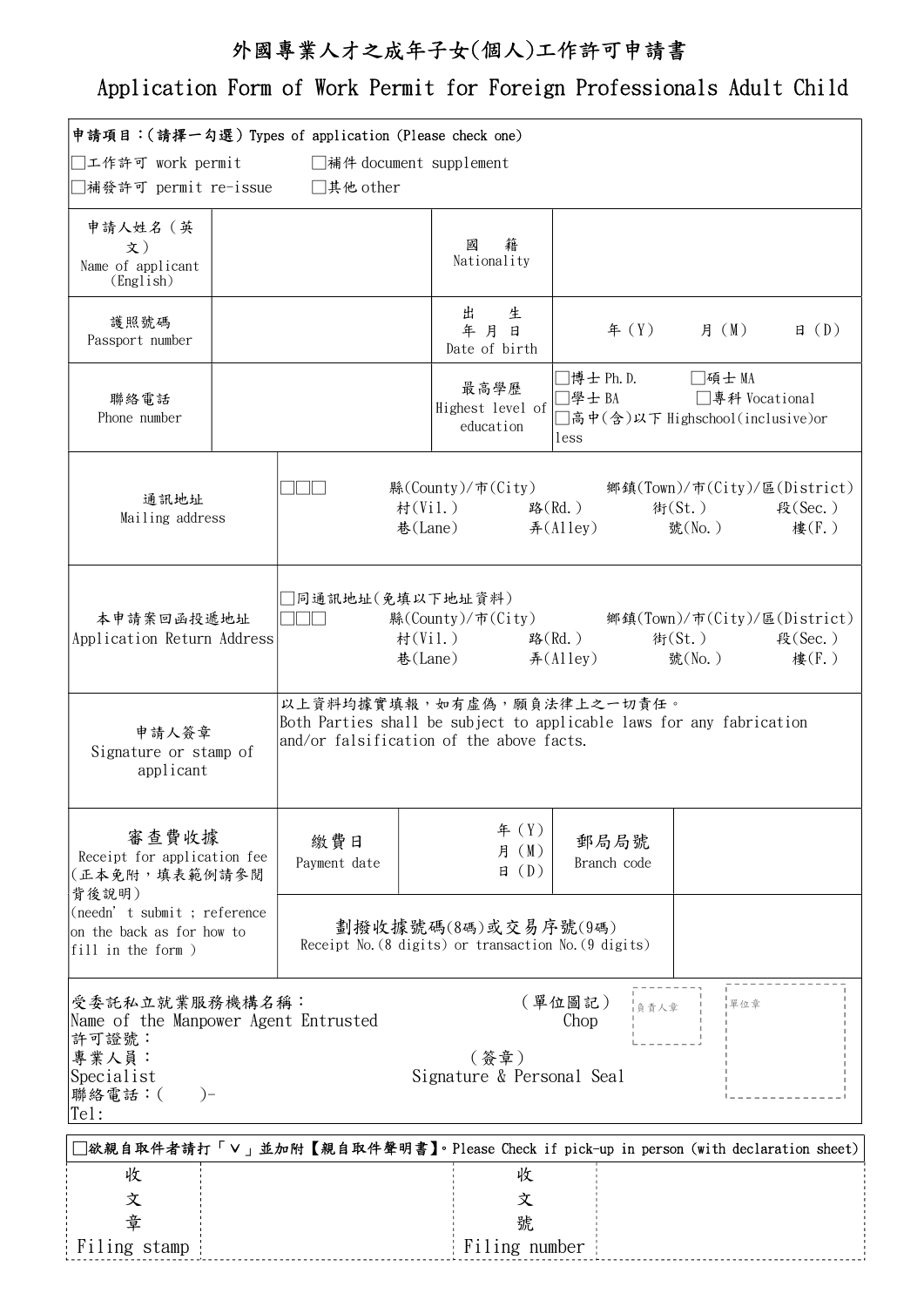※審查費收據填表範例說明:

審查費(100元)收據分為電腦收據(白色)及臨櫃繳款收據(綠色)2種,填寫如下:



填寫 繳費日期: 104年08月12日,郵局局號: 030118,劃撥收據號碼(8碼): 00000425 (2) 臨櫃繳款收據(郵局派本機關駐點開具之綠色收據):



## ※Examples of how to fill in the form

There are two kinds receipt of the application fee (100 NTD each case)

 (1)If the applicant pay the fee at the post office before submitting the application (a WHITE slip)



payment date: 104 y 08 m 12 d ; branch code: 030118 ; receipt No.(8 digits): 00000425

(2)If the applicant pay the fee at the counter while submitting the application in person (a PINK slip)

| branch   | $000100 - 6$ |  |  |  |
|----------|--------------|--|--|--|
| code     |              |  |  |  |
| 104.8.18 |              |  |  |  |

example upper right corner E-8038482; with the stamp of the post office fill in the form as follow fransaction No. (9 digits): E-8038482; payment date: 104 y 08 m 18 d ; branch code: 000100-6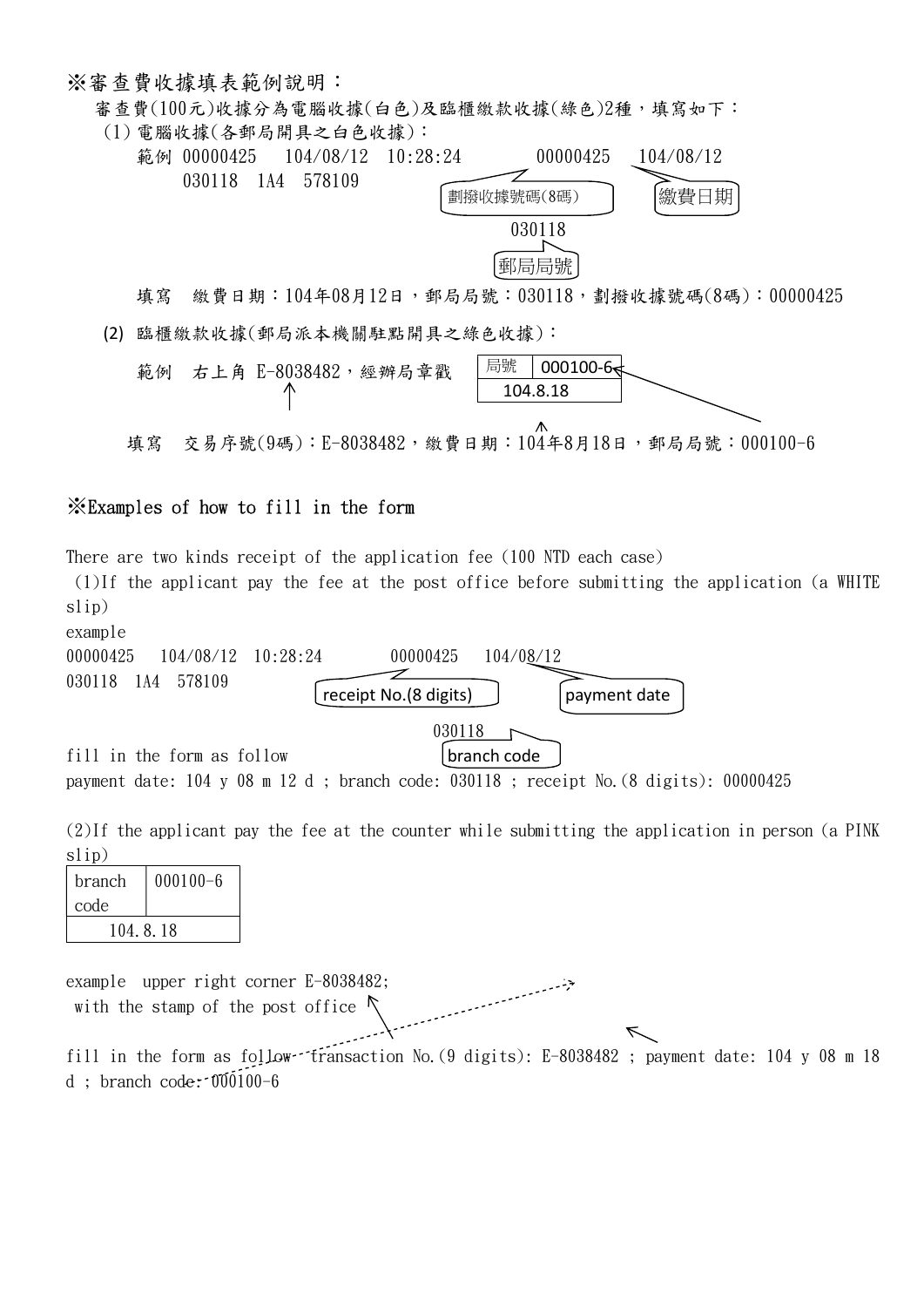## 申請外國專業人才之成年子女工作許可注意事項 Foreign professional's adult child work permit application notes

- 一、適用對象:依外國專業人才延攬及僱用法第15條或第26條(外國專業人才之成年子女)申請者。 Applicable objects: According to Article 15 or 26 of the "Act for the Recruitment and Employment of Foreign Professionals".
- 二、申請方式:

Methods of Application:

- 1. 由專人送至機關收件櫃台辦理(地址:臺北市中正區中華路一段39號10樓)。 Personally delivered Application to Reception Counter No. 6 for processing (Address: No.39 Zhonghua Rd., Sec. 1, 10 Fl., Zhongzheng District, Taipei City).
- 2.利用掛號郵寄申請,郵寄地址:10042臺北市中正區中華路一段39號10樓,收件人註明:勞動力發展署 (申請「外國專業人才之成年子女工作許可」)收。 Mail application via registered mail. Address: No.39 Zhonghua Rd., Sec. 1, 10 Fl., Zhongzheng District, Taipei City 100. Recipient: Workforce Development Agency(Foreign professional's adult child work permit application).
- 3.相關申請書表可至外國人在臺工作服務網(網址:http://ezworktaiwan.wda.gov.tw/)「申請表件」下 載,或至機關服務台(臺北市中正區中華路一段39號10樓)索取。

Related application forms can be downloaded from the EZ Work Taiwan website. (address: https://ezworktaiwan.wda.gov.tw/ezworken) "Application Forms" or obtained from the agency help desk (No.39 Zhonghua Rd., Sec. 1, 10 Fl., Zhongzheng District, Taipei City).

- 三、申請作業可親自辦理或委託私立就業服務機構辦理。 Application process can be completed personally or entrusted to a private employment service agency.
- 四、申辦作業時間:若資料齊全,且外國人符合所訂定的資格及條件,自本部收受案件次日起12個工作日。 Application processing time: 12 working days (counting from the next day when the application has been received), given that all the documents are complete and both the employer and employee have met the criteria.
- 五、審查費繳交方式:(每案新臺幣100元)

Examination Fee Payment Methods: (NT \$100 per case)

- 1.利用郵政劃撥,劃撥戶名:勞動部勞動力發展署聘僱許可收費專戶,劃撥帳號:19058848。 Via postal remittance, Account name: Work Permit Account of Workforce Development Agency, Account No.: 19058848).
- 2.至機關收費櫃台現場繳交。(臺北市中正區中華路一段39號10樓)

 Payment to the Reception Counter. (Address: No.39 Zhonghua Rd., Sec. 1, 10 Fl., Zhongzheng District, Taipei City)

六、申請資料及證明文件係為影本者,應加註「與正本相符」之文字,並加蓋申請單位及負責人印章。(提供 不實資料與文件,經查屬實,將自負法律責任)

 If you apply for the use of written submittals, information and certification documents are copies, they should be marked with the words: "same as originals" and stamped with the seal of applicant entity or company owner. (Applicant shall assume legal responsibly for providing information and documents proven false through investigation)

七、申請單位(人)如要親自取件,利用書面送件方式申請者須填具「親自領件聲明書」並指派專人至機關 指定櫃台送件申請,始可於核准後憑收件(親取)回條並黏貼取件人身分證(護照或居留證)正、反面影本